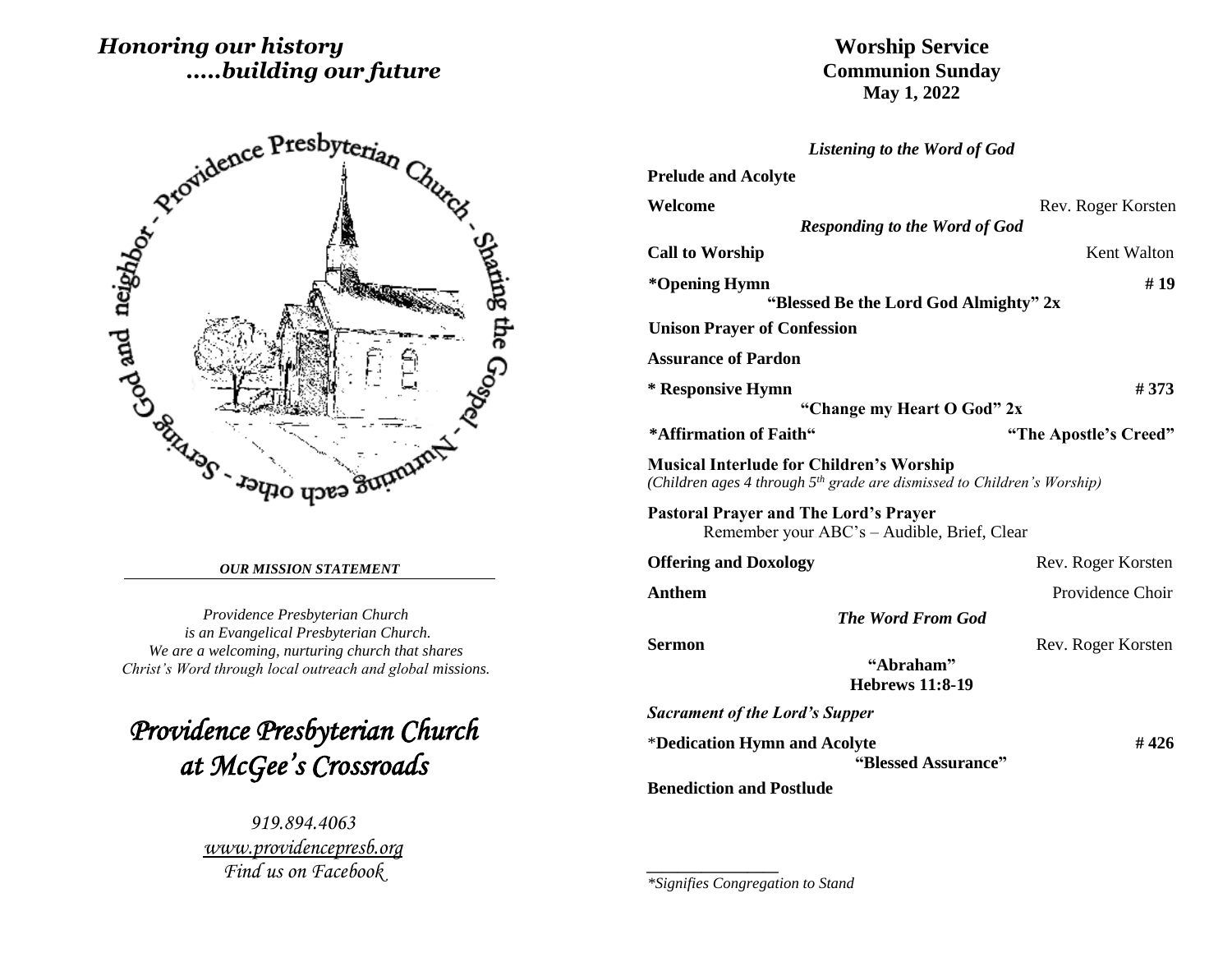### *For safety/security, no exterior doors will be propped open during service and all doors will be locked during the 11:00 am service.*

*The Sanctuary is available during the Sunday Service for you to come and enjoy a live broadcast.*

**The Congregational Care Committee supplies Prayer Shawls** for anyone who may be in need of physical warmth during the Worship Service. Shawls are located in the entrance. *Please leave the used shawl in your chair and they will be cleaned.*

*A Nursery is offered during Worship Services for infants – 3 year olds. Children ages 4 - 5 th grade are invited to attend Children's Worship after the Affirmation of Faith.*

### *Thank you for placing any discarded bulletins in the blue recycle bin.*



The Finance Committee is working to transition the Church's accounting to a new system. While this transition is in progress, weekly and monthly reports will be unavailable. Contact me if you have questions about the Church's finances.

Rich Lambert, Financial Elder 580-370-5913

## **PRAYER LIST OF JOYS AND CONCERNS**

**JOYS:** Let the peace of Christ rule in your hearts, to which indeed you were called in one body. And be thankful. Colossians 3:15 ESV

### **CONCERNS:**

## **Members of the Providence Family in Long-Term Care: Chic (Charles) Folkman, Marilyn Johnson**, and **Bobbie Langdon.**

#### **Persons Living with Cancer, including:**

**Lindsey Barber,** *(Davidsons');* **Scott Barnes, Heather Benson,** *(Christiane Wright);* **Joanne Boyle,** (*Bob Zattiero);* **Lisa Bradshaw***,* **Dede Bumgarner***, (B. Davidson);* **Shepherd Byrd,** *(Brenda Byrd);* **Paula Coates, Willa Bea Coates,** *(A. Benson);* **Tabitha Collier, Pam Denning,** *(Carolyn J.);* **Consuelo Hawkins,** *(Sue Bryant);* **Sylvia Holbrook,** *(C. Johnson)*; **John Husuley,** *(C. Johnson);* **Teresha McChann,** *(Bob Reed);* **Ryan Newnam, Andrew S.**, *(Sonderfan);* **Carol Sawyer,** *(Ray Sawyer);* **Thomas Stephenson,** *(Haley Jones);* **Mike Stropich,** *(Shawn & Rev. Nadia),* **Cindy Zattiero,** *(Bob Zattiero).*

#### **Persons with Ongoing Health Concerns, including:**

**Debbie Bender and John***, (M. Lambert);* **Dean Benson,** *(Beck);* **Heidi Berggren and Family,** *(Doug S.);* **Worth Bowman, Ronnie Boyd,** *(M. Lambert);* **Evelyn Burdette, Joey Crocker, Junior Cassidy,** *(E. Newnam);* **Don Cox's father,** *(Chas & Brittany Davidson);* **Ricky Denning, Paula Elliott,** *(S. Bryant);* **Norma & Charles Evans,** *(C. Johnson);* **Chic & Mary Lou Folman, Pat Forren; Ronda Fullenkamp,** *(Rick & Margie Taylor);*  **Brian Guy,** *(Patsy Bowman);* **Willie Hardison,** *(Carol Sawyer);* **John Harris,** (*A. Jones)*; **Karen Brian Johnson,** (*Don Dupree);* **Tonya Johnson,**  *(EPC, Galatia PC);* **Jordan Kefauver,** *(B. Jones);* **Becky Kleaver, Harley Kremer***, (Andrea Jones);* **Cathy Maddux, Ray Manuel,** *(Nadine Reed);* **Bill Massey,** *(Bob Reed);* **Ken McGee***, (A. Benson);* **Elsie Nederhoff,** *(L. Roberts);* **Daphne Noles***,* **Mary Tyler Nordan***, (Nordans);* **David Penny,** *(A. Nelms);* **Ed & Lou Penny, Mary Powell, Caleb Reese,** (*A. Jones);* **Lycia Reese,** *(A. Jones);* **Jim Ricker,** *(Newnams);* **John Rogers***,* **Peggy Smith,** *(J. Mott);* **Mitch Sonderfan***, (D. Sonderfan);* **Southers, Ann K. Stephenson, Joseph Stewart,** *(Kathy Wood);* **Charles Tadlock,** *(P. Collier);* **Jean Yeager,** *(Rich Lambert);***Calvin Younts, Eva Younts,** *(Nadine Reed);* and **Carolyn Zattiero***.*